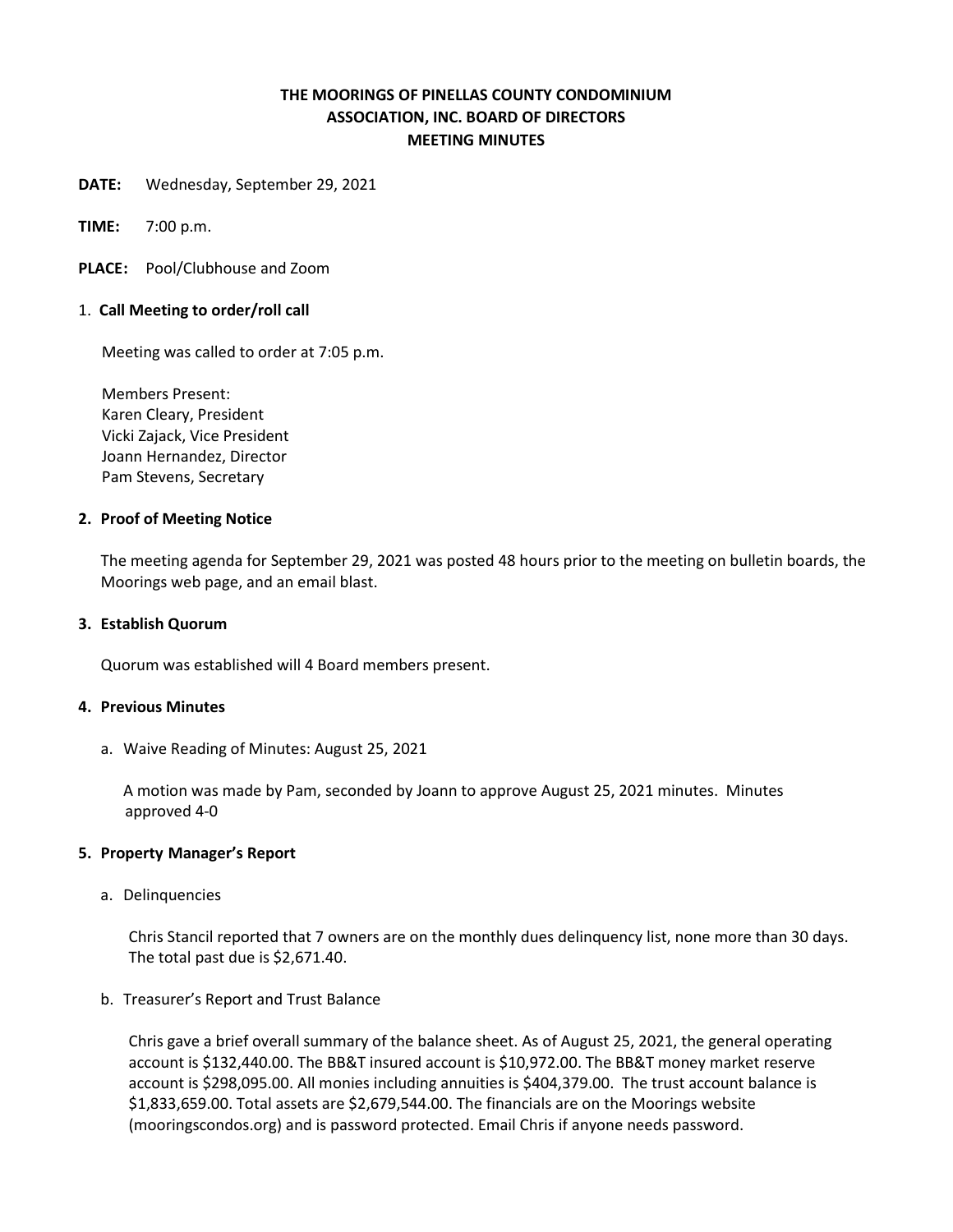### **6. Architectural Requests**

Gus and Maglia Karageogis in unit 388 submitted an emergency request for a new air conditioner. Karen made motion to approve, seconded by Pam. Motion approved 4-0.

## **7. Old Business**

# a. Termite Update

Joann gave a termite update. The board signed a subterranean termite agreement with PestGuard. Pestguard treated all buildings for subterranean termites. They will treat again next year. The drywood termite inspection was completed for all buildings.

# b. Building 9 Rodents

Unit 387 in Building 9 has not been occupied for a while. Rodent droppings were found in the unit. PestGuard inspected the unit, and they did not find any rodents. The building was sealed and treated. Chris stated that the owners were notified about the poor condition of the unit. They were required to clean the unit and leave all utilities on. They will reimburse the association for the amount due on rodent treatment.

# c. Pool Updates

Karen gave a pool update. She is aware of everyone's frustration that the pool is still not open. She gave a detailed update of what is still needed to get the pool in working order. City of Tarpon Springs shut down the work on the pool due to Challenger/Cody Pools' negligence in applying for the necessary permits. They received the required permit on 9/28/21. The city needs to come back and inspect the work that has been completed. Cody Pools has done inferior work to the interior of the pool, and those issues still need to be addressed. We are returning the heater that Cody sold to us as a new heater, when in fact, it was a heater from another community.

Karen discussed that she has received multiple complaints regarding the prolonged closure of the pool and passing the blame on to the board. The board approved a company that we thought was a professional and competent company that we did not have to manage. We are working diligently to resolve the issues with Cody Pools and get the quality work we expect for the community.

### d. Dock Updates/Inspections/Permits

The new dock is completed. The floating dock and kayak is installed, but the inspections have not been completed. The city of Tarpon Springs has completed their inspection. We still do not have the county and the Army Corps of Engineers inspections completed. Karen asked everyone to refrain from walking or using the dock or launch until all the permits have been approved. Caution tape and notices are posted around the property, and should not be removed. Some owners are removing them, and this is a liability the association should not have to risk. The ziplock bags on the dock contain permit approvals, and should not be touched.

Please stay off the North Dock and launch until we post approvals. Emergency ladders will be installed soon. Most people have been able to launch at the South side behind Bldgs. 2 and 3 temporarily. Kayaks should be on the racks and secured with names and unit number on a waterproof tag for identification.

As soon as we get all inspection approvals, we will notify the boat owners and schedule your move. If you are getting or have a boat and would like a slip, please send email to the moorings office and request to be placed on the waiting list.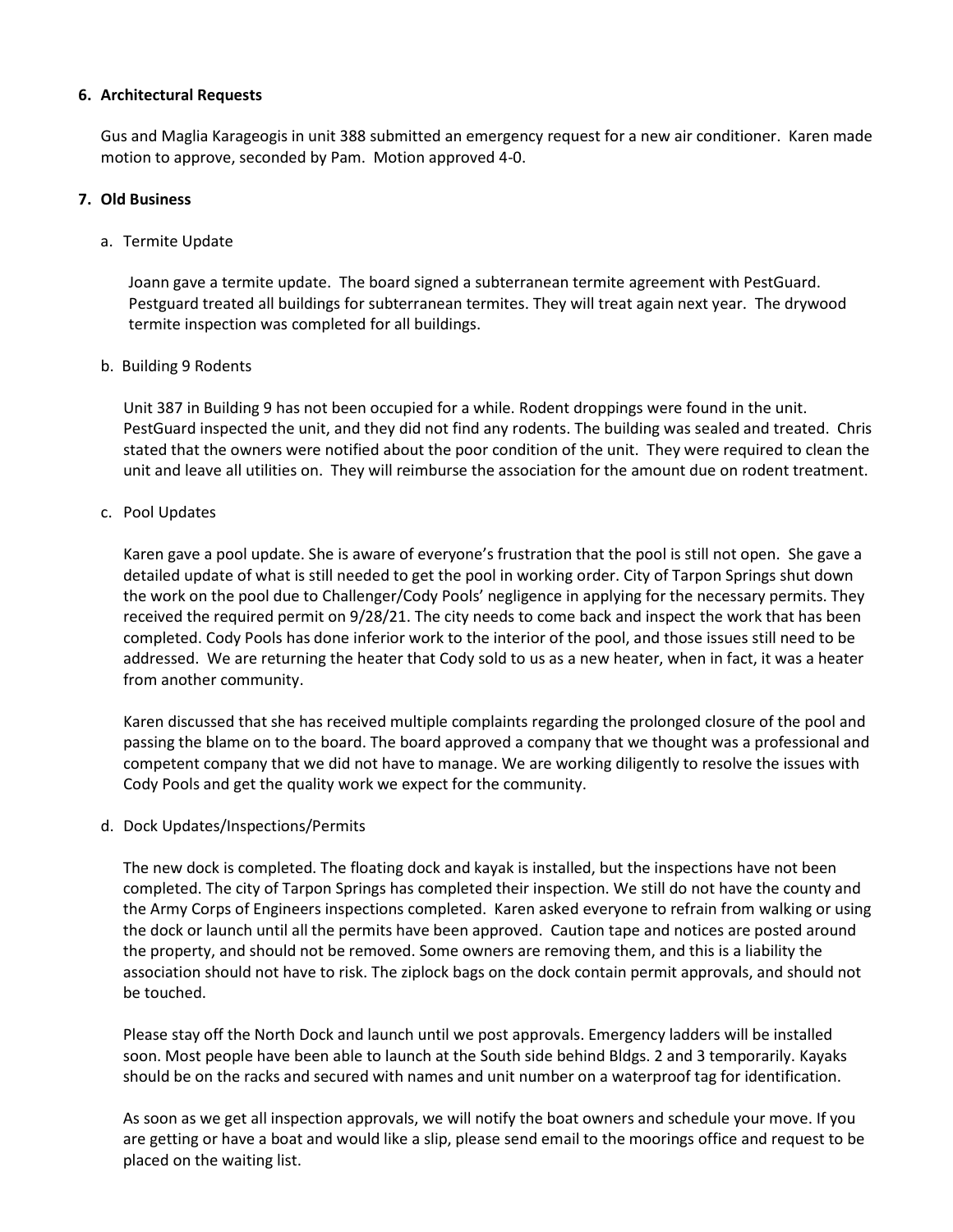### e. Entry Sign Update

Joann gave the Moorings entry sign update. The sign is being made by John Weber Signs. He is contacting a metal fabricator to make the signs posts. We need an engineer to sign off on the drawings. We also need a contractor to take out the old post and install the new posts and sign. We are contacting several people for prices to complete the project, hopefully by next month.

#### f. Interior Damage Updates

Pam gave a report on the status of the interior damage updates. The emails that owners sent to Chris regarding the damage to the interior, porches and patios were forwarded to the board. We compiled all the information to help give contractors an overall idea of what damages need repair due to the sinkhole project.

### **8. New Business**

### a. Subterranean Termites

Joann gave a summary of the termite report that was discussed under old business. Karen mentioned that a lot of the termite damage was stirred up due to the sinkhole project.

### b. Rental Cap Policy

At last month's meeting, we discussed the new rental policy for a one-year lease. We've received questions about how 6-month leases will be handled. Our association attorney is clarifying the short-term lease policy, and it will be added to the policy resolution that was mailed this month.

c. Declaration Change – Homeowners Policy

Vicki discussed that a Declaration change amendment that will be sent in the mail after the holidays for a vote. Currently, there is no requirement for a homeowner insurance without a mortgage to carry a policy. If there is an incident in the unit, the association has to pay the entire cost of repair if the homeowner refuses to make the repairs. We need this amendment so that the association will not be liable for damages that are the homeowner's responsibility. An HO 6 policy covers the basics of your contents.

d. Balcony Proposals

We have been trying to get three proposals according to Condo law. Last month we received one proposal that was around \$885,000. Karen talked to 4 more contactors, and they were too busy to commit. We received a proposal today and had a brief discussion with the contractor. After reviewing the proposal more in detail, we should be able to vote on it next month. Our association attorney told us we can vote with two proposals since the balcony damage is considered emergency repair.

#### e. A/C Clubhouse Repair (Ratify)

We had to repair the clubhouse a/c due to a crack block. The unit is under warranty, but the labor is not. The cost for labor is \$1,600. Karen made motion to ratify the cost of \$1,600 for labor to install new unit, seconded by Pam. Approved 4-0.